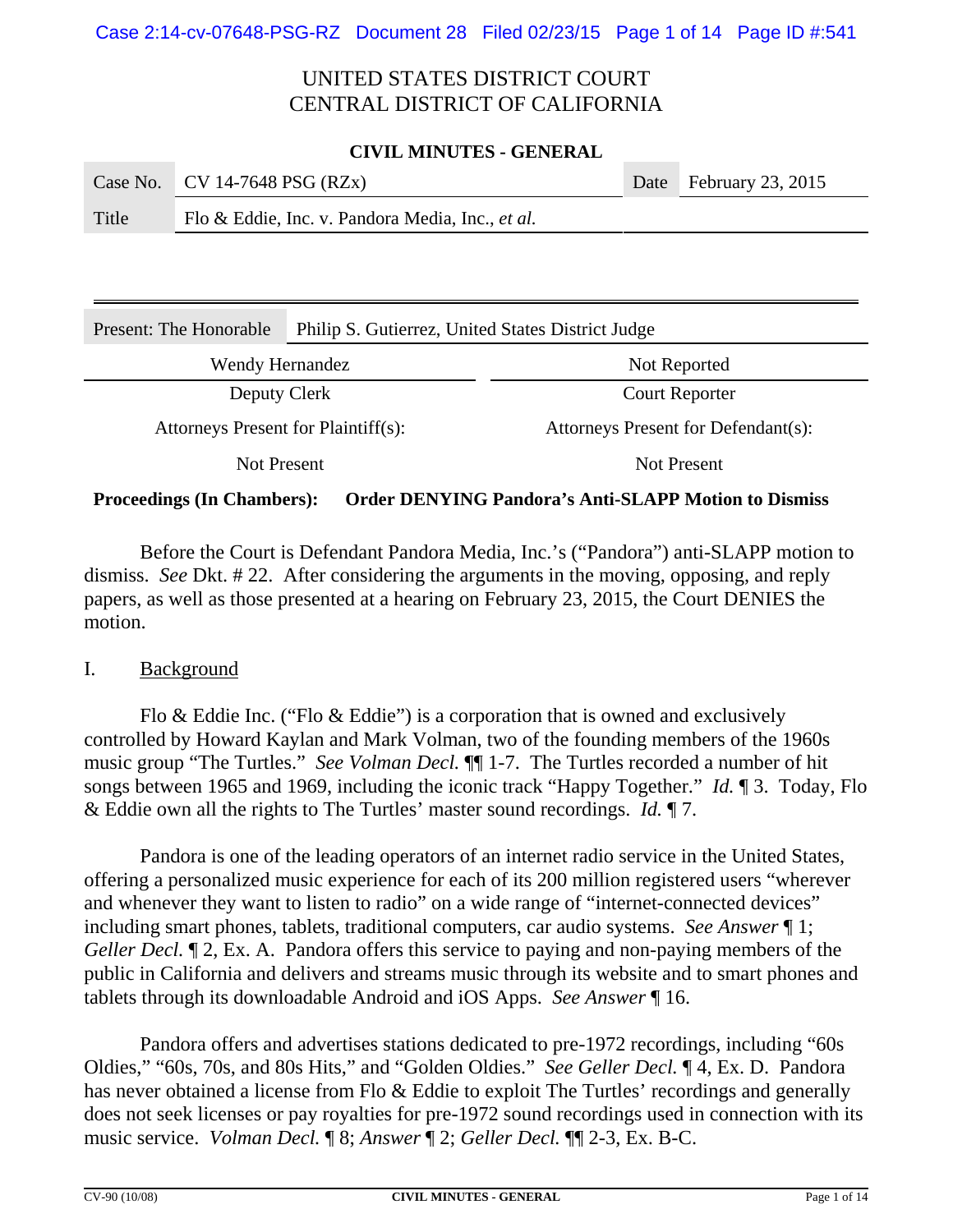#### **CIVIL MINUTES - GENERAL**

|       | Case No. $\vert$ CV 14-7648 PSG (RZx)            | Date February 23, 2015 |
|-------|--------------------------------------------------|------------------------|
| Title | Flo & Eddie, Inc. v. Pandora Media, Inc., et al. |                        |

On October 2, 2014, Flo & Eddie filed this lawsuit against Pandora, asserting the following claims on behalf of itself and a class of owners of pre-1972 recordings: (1) violation of Cal. Civ. Code § 980(a)(2); (2) misappropriation; (3) violation of Cal. Bus. & Prof. Code § 17200; and (4) conversion. *See* Dkt. # 1. Pandora answered the complaint on December 5, 2014. Dkt. # 17. Pandora now moves to strike the four claims against it under California's anti-SLAPP statute.

### II. Legal Standard

California Code of Civil Procedure § 425.16 provides for a special motion to strike a "strategic lawsuit against public participation" ("SLAPP"). Such a motion, commonly called an "anti-SLAPP motion," provides courts with a remedy to dismiss at an early stage nonmeritorious litigation that challenges various kinds of protected speech. *See Kashian v. Harriman*, 98 Cal. App. 4th 892, 905 (2002); Cal. Code. Civ. Proc. § 425.16(b)(1). The anti-SLAPP statute is given full effect in federal court. *See U.S. v. Lockheed Missiles & Space Co., Inc.*, 190 F.3d 963, 973 (9th Cir. 1999).

In ruling on an anti-SLAPP motion to strike, the court engages in a two-step process. "First, the court decides whether the defendant has made a threshold showing that the challenged cause of action is one arising from protected activity." *Equilon Enters. v. Consumer Cause, Inc.*, 29 Cal. 4th 53, 67 (2002). "The moving defendant's burden is to demonstrate that the act or acts of which the plaintiff complains were taken 'in furtherance of the [defendant]'s right of petition or free speech under the United States or California Constitution in connection with a public issue,' as defined in the statute." *Id.* (citing Cal. Code Civ. Proc. § 425.16(b)(1)). An anti-SLAPP motion is "applicable to causes of action that result from a defendant's (1) oral or written statements 'made before a legislative, executive, or judicial proceeding, or any other official proceeding authorized by law'; (2) any written or oral statement made in connection with an issue under consideration or review by a governmental body, or any other official proceeding authorized by law; (3) any written or oral statement or writing made in a public place or in a public forum in connection with an issue of public interest; or (4) any other conduct in furtherance of the exercise of the constitution right of petition or of free speech in connection with a public issue or topic of public interest. *Martin v. Inland Empire Utilities Agency*, 198 Cal. App. 4th 611, 623 (2011) (quoting Cal. Code Civ. Proc. § 425.16(e)).

"If a defendant meets this threshold showing, the cause of action shall be stricken unless the plaintiff can establish 'a probability that the plaintiff will prevail on the claim.'" *Id.* at 622 (quoting *Simpson Strong-Tie Co., Inc. v. Gore*, 29 Cal. 4th 12, 21 (2010)). "A plaintiff opposing an anti-SLAPP motion bears the burden to make a prima facie showing of facts that would support a judgment in plaintiff's favor." *See HMS Capital, Inc. v. Lawyers Title Co.*, 118 Cal.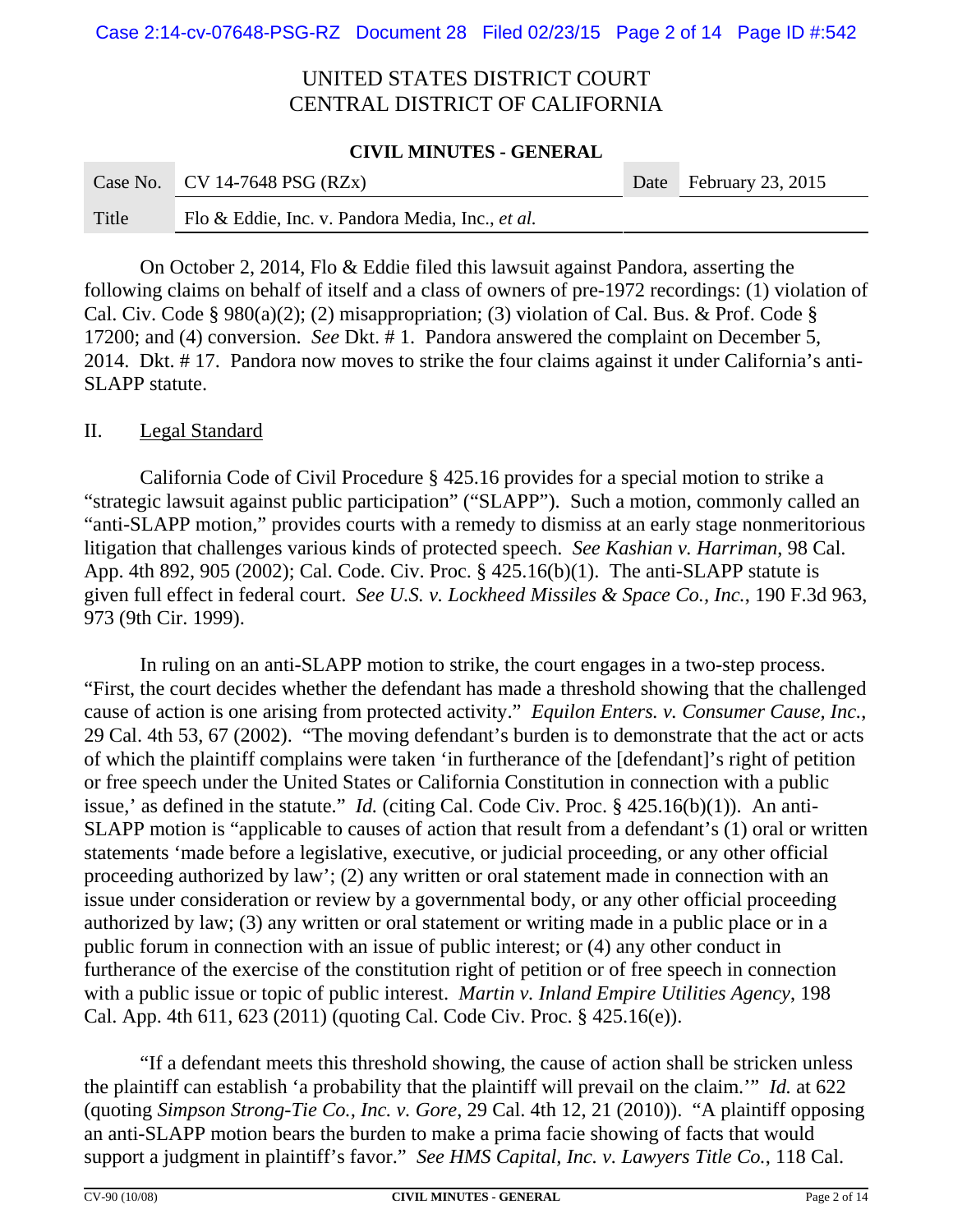#### **CIVIL MINUTES - GENERAL**

|       | Case No. CV 14-7648 PSG $(RZx)$                  | Date February 23, 2015 |
|-------|--------------------------------------------------|------------------------|
| Title | Flo & Eddie, Inc. v. Pandora Media, Inc., et al. |                        |

App. 4th 204, 211 (2004). In making this determination, the court considers "the pleadings, as well as 'supporting and opposing affidavits stating the facts upon which the liability or defense is based.'" *Id.* (quoting Cal. Code Civ. Proc. § 425.16(b)(2)). "In opposing an anti-SLAPP motion, the plaintiff cannot rely on the allegations of the complaint, but must produce evidence that would be admissible at trial." *Id.* at 212.

"The court considers the pleadings and evidence submitted by both sides, but does not weigh credibility or compare the weight of the evidence. Rather, the court's responsibility is to accept as true the evidence favorable to the plaintiff and evaluate the defendant's evidence only to determine if it has defeated that submitted by the plaintiff as a matter of law. The trial court merely determines whether a prima facie showing has been made that would warrant the claim going forward." *Id.* Accordingly, because this second step of the anti-SLAPP inquiry does not involve the weighing of evidence, the California Supreme Court has described it as an early stage "summary-judgment-like procedure." *See Taus v. Loftus*, 40 Cal. 4th 683, 714 (2007).

"Only a cause of action that satisfies *both* prongs of the anti-SLAPP statute – i.e., that arises from protected speech or petitioning *and* lacks even minimal merit – is a SLAPP, subject to being stricken under the statute." *Navellier v. Sletten*, 29 Cal. 4th 82, 88 (2002).

### III. Discussion

The Court will address each prong of the anti-SLAPP analysis in turn.

### A. Pandora's Protected Activity

It is Pandora's burden to demonstrate that Flo & Eddie's claims against it arise out of Pandora's "protected activity." *Equilon*, 29 Cal. 4th at 67 (2002). Pandora argues that its allegedly unlawful conduct in this case – streaming Flo & Eddie's sound recordings over the internet to users – is protected activity under  $\S$  425.16(e)(4) because it is "conduct in furtherance of the exercise of the constitutional right…of free speech in connection with a public issue or an issue of public interest." *See Mot.* 16:23-28 (quoting Cal. Civ. Proc. Code § 425.16(e)(4)). The Ninth Circuit has explained that a showing under this first prong "contains two distinct components." *See Hilton v. Hallmark Cards*, 599 F.3d 894, 903-05 (9th Cir. 2009). Pandora must show that it was engaged in conduct: "(1) in furtherance of the right of free speech, and (2) in connection with an issue of public interest." *See Doe v. Gangland Prods., Inc.*, 730 F.3d 946, 953 (9th Cir. 2013) (citing Cal. Civ. Proc. Code § 425.16(a), (e)(4)). Flo & Eddie only challenges this first component, arguing that copyright infringing activity is not conduct in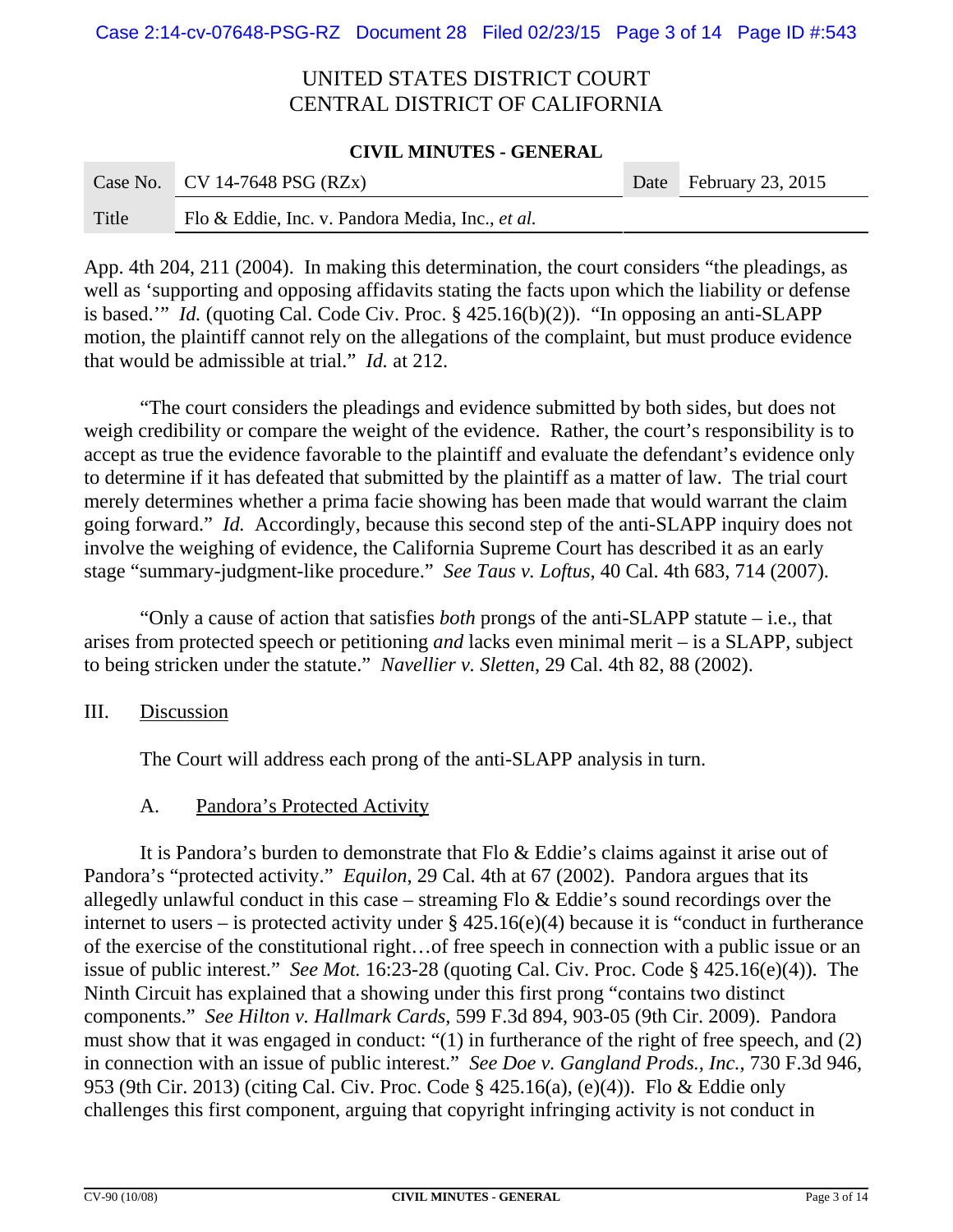#### **CIVIL MINUTES - GENERAL**

|       | Case No. CV 14-7648 PSG $(RZx)$                  | Date February 23, 2015 |
|-------|--------------------------------------------------|------------------------|
| Title | Flo & Eddie, Inc. v. Pandora Media, Inc., et al. |                        |

furtherance of Pandora's First Amendment right to free speech. *See Opp.* 5:10-12; *id.* 5:16-  $8:13<sup>1</sup>$ 

The Ninth Circuit has observed that "the courts of California have interpreted this piece of the defendant's threshold showing rather loosely" and that "it seems to suffice…that the defendant's activity is communicative[.]" *See Hilton*, 599 F.3d at 904 (selling a birthday card featuring celebrity Paris Hilton's face and her "that's hot" catchphrase qualifies as activity in furtherance of free speech); *see also No Doubt v. Activision Publishing, Inc.*, 192 Cal. App. 4th 1018, 1027 (2011) (making a videogame qualifies as conduct in furtherance of free speech because "[v]ideogames generally are considered 'expressive works' subject to First Amendment protections").

Accordingly, to satisfy this prong, Pandora offers that "'[m]usic, as a form of expression and communication, is protected under the First Amendment.'" *See Mot.* 17:3-5 (quoting *Ward v. Rock Against Racism*, 491 U.S. 781, 790 (1989)). Moreover, that protection extends not just to original creators of musical works and recordings, but also to third parties who disseminate them. *See Cinevision Corp. v. City of Burbank*, 745 F.2d 560, 567-69 (9th Cir. 1984) ("To have access to live musical expression, the public must necessarily rely on concert promoters to make arrangements for musicians to perform… Consequently, promoters of musical expression of all types enjoy the protections of the first amendment."). Thus, Pandora argues that its "streaming music to its users is, beyond dispute, an exercise of its First Amendment rights." *See Mot.* 17:1- 12; *Reply* 5:4-5.

Flo & Eddie does not challenge the "noncontroversial propositions" that entertainment enjoys First Amendment protection or that a SLAPP suit can be based on the dissemination or exhibition of musical works, but contends that these propositions do not mean that "any exploitation of entertainment by a broadcaster qualifies as an exercise of free speech protected under § 425.16." *See Opp.* 6:22-7:4. The claims in this case arise from Pandora's streaming Flo & Eddie's sound recordings without authorization to do so. *See Mot.* 5:1-11. Flo & Eddie assert that this streaming activity is not in furtherance of Pandora's free speech rights because "the First Amendment does not protect copyright infringement." *See Opp.* 5:10-19. Flo & Eddie's argument is that where a defendant's allegedly wrongful conduct is infringing on a copyright, the conduct is not a "protected activity" pursuant to § 425.16. *See id.* 6:22-8:8.2

<sup>1</sup> Pandora explains that playing Flo & Eddie's sound recordings for the public is connected with an issue of public interest because the sound recordings are culturally valuable to society. *See Mot.* 17:13-18:4 (citing *Stewart v. Rolling Stone LLC*, 181 Cal. App. 4th 664, 677 (2010); *Cusano v. Klein*, 473 Fed. Appx. 803, 804 (9th Cir. 2012)).

<sup>2</sup> To the extent that Flo & Eddie suggests that the anti-SLAPP statute only applies to lawsuits brought with the actual intention to chill free speech, *see Opp.* 7:18-8:2; *Reply* 4:17-28, that CV-90 (10/08) **CIVIL MINUTES - GENERAL** Page 4 of 14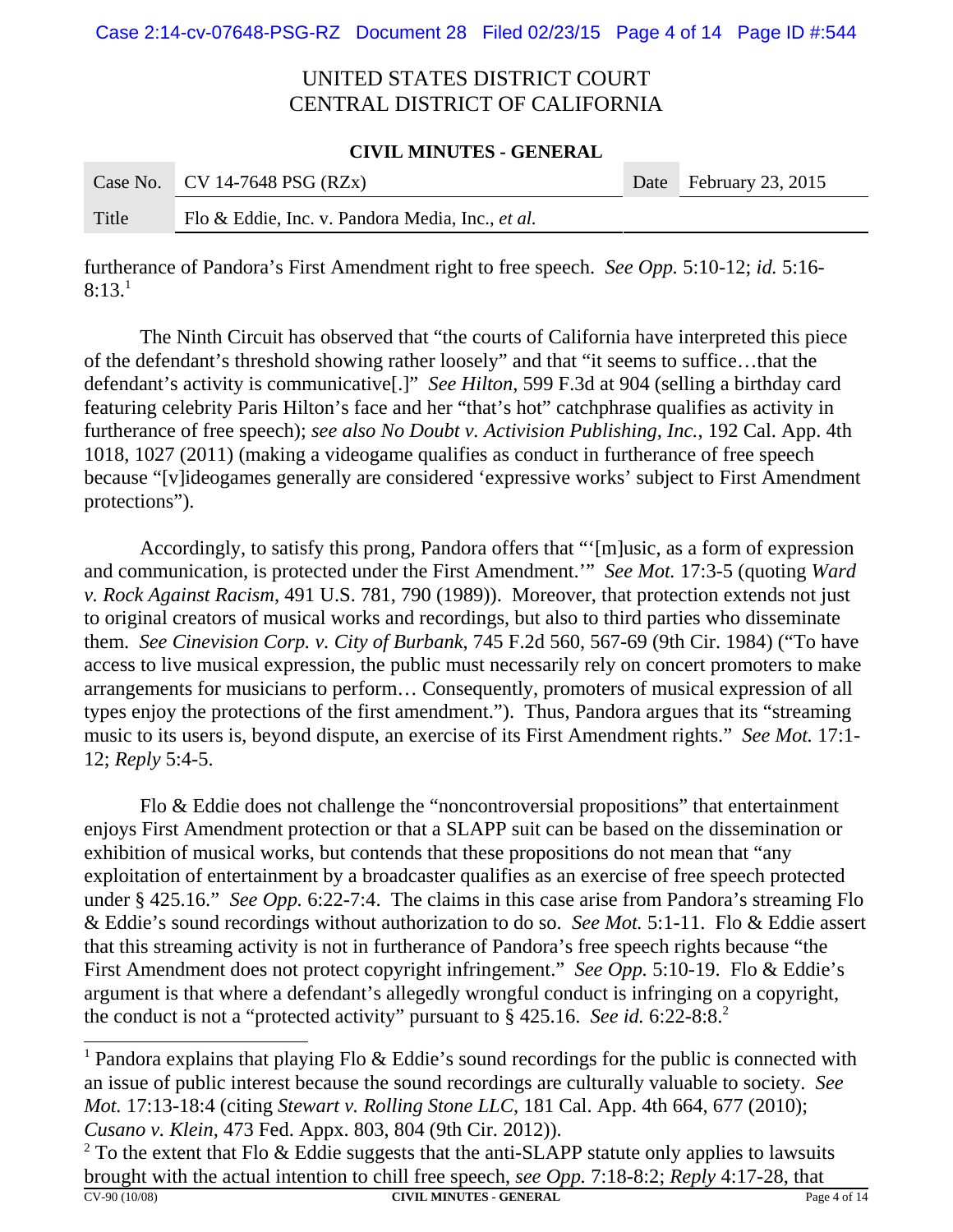#### **CIVIL MINUTES - GENERAL**

|       | Case No.   CV 14-7648 PSG (RZx)                  | Date February 23, 2015 |
|-------|--------------------------------------------------|------------------------|
| Title | Flo & Eddie, Inc. v. Pandora Media, Inc., et al. |                        |

To the extent that Flo & Eddie argues that because Pandora is violating its sound recording ownership rights, Pandora's conduct is an "invalid" exercise of First Amendment rights and thus not "protected activity" under the anti-SLAPP statute, Flo & Eddie's argument is unsuccessful. *See Opp.* 5:17-6:21, 8:2-8; *Reply* 5:12-7:4. Analyzing the lawfulness of defendant's conduct when determining whether it is activity in furtherance of free speech inappropriately "conflate[s] the two distinct prongs of the anti-SLAPP statute." *Gangland*, 730 F.3d at 954 ("The district court inappropriately concluded that under the anti-SLAPP statute, a lawful broadcast is in furtherance of Defendants' free speech, but an unlawful broadcast is not."); *see also Navellier v. Sletten*, 29 Cal. 4th 82, 94-95 (2002) (if the statute required the defendant to "first establish her actions are constitutionally protected" then "the secondary inquiry as to whether the plaintiff has established a probability of success would be superfluous") (internal quotation omitted). When Flo & Eddie supports its argument with citation to the same authority it relies on to argue that California recognizes a public performance right in sound recording ownership, it appears that Flo & Eddie does make this conflated merits-based argument. *Opp.* 6:7-17. The Court rejects that theory.

Although Pandora does not respond to this argument in its reply brief, Flo & Eddie also suggest, alluding to somewhat different reasoning, that copyright claims, successful or not, do not target free speech activity. *See Opp.* 7:5-13. Flo & Eddie cites *Duncan v. Cohen*, No. C 08- 2243 BZ, 2008 WL 2891065 (N.D. Cal. Jul. 22, 2008) for the proposition that if an action centers on copyright claims, it is not aimed at protected activity under the anti-SLAPP statute. In *Duncan*, an author sued filmmakers for attempting to turn his novel into a film. *Duncan*, 2008 WL 2891065 at \*1. The court concluded that the filmmaking was not "protected activity" under the anti-SLAPP statute because the filmmakers did not base their rights to use the author's material on free speech, rather they based their rights on a purported contract that gave them rights to the novel. *Id.* at \*2. Thus, the court held that the action "centers on copyright and contract claims, not protected activity, and the anti-SLAPP statute does not apply." *Id.*

Flo & Eddie do not brief this issue beyond a quick parenthetical to the case, but the reasoning in *Duncan* suggests that a defendant's justification for his allegedly wrongful conduct can determine whether or not that conduct is in furtherance of his free speech rights. While this theory does not appear to have been widely adopted, the courts have addressed it. *See No Doubt*, 192 Cal. App. 4th at 1028. In *No Doubt*, a band sued a videogame maker for using the band members' likenesses in the game "Band Hero" in a manner that allegedly exceeded the parties' contractual agreement and violated the band's right of publicity. *Id.* at 1022. The court held that the videogame maker's conduct arose from protected activity and distinguished the case from *Duncan* – whereas the filmmakers in *Duncan* based their rights on a contract, the videogame

contention has been soundly refuted. *See Equilon Enters. v. Consumer Cause, Inc.*, 29 Cal. 4th 53, 66-67 (2002) (refusing to apply an "intent-to-chill" requirement in anti-SLAPP analysis). **CV-90 (10/08) CIVIL MINUTES - GENERAL** Page 5 of 14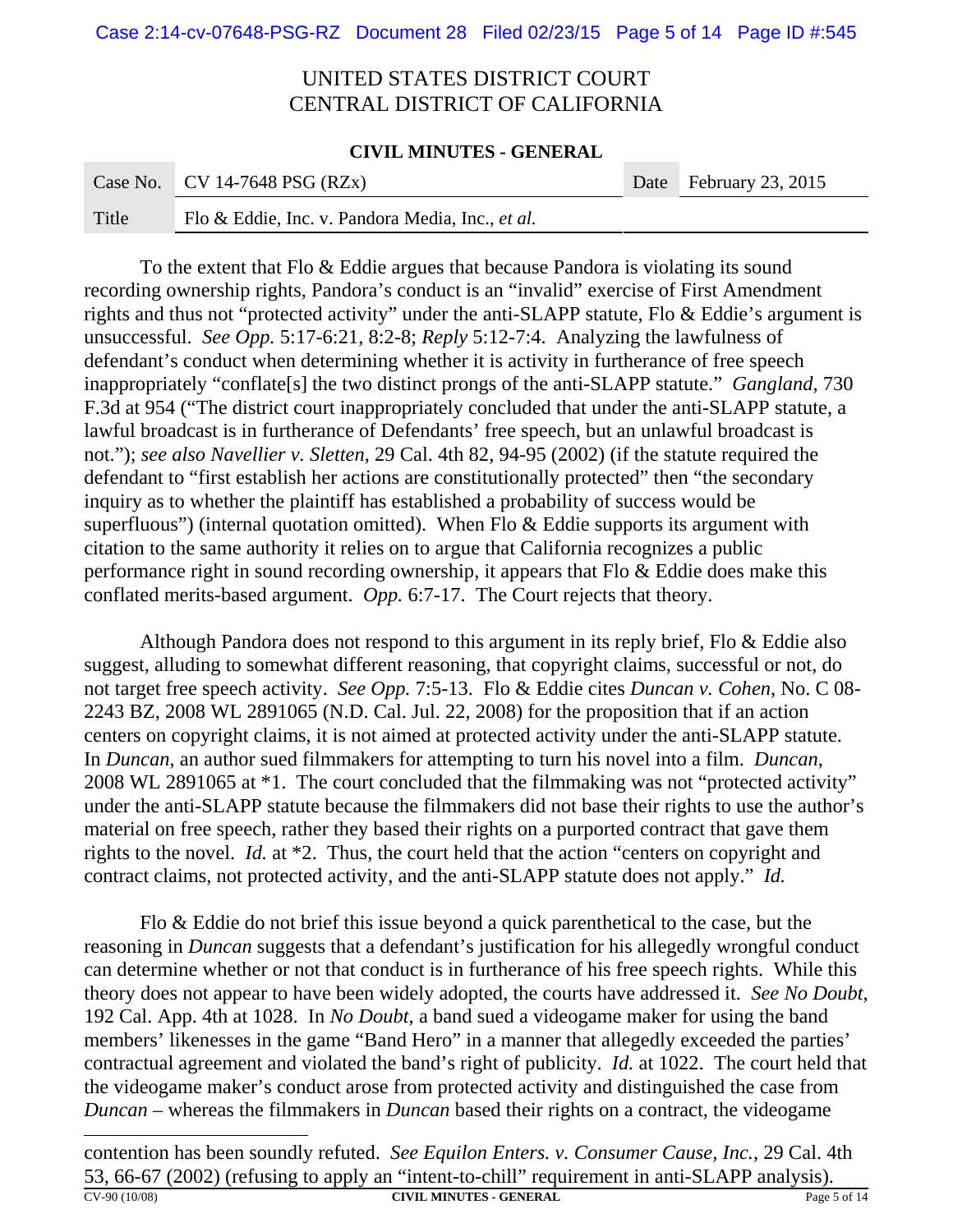#### **CIVIL MINUTES - GENERAL**

|       | Case No. CV 14-7648 PSG $(RZx)$                  | Date February 23, 2015 |
|-------|--------------------------------------------------|------------------------|
| Title | Flo & Eddie, Inc. v. Pandora Media, Inc., et al. |                        |

maker "asserts that it has a First Amendment right to exploit the likeness of No Doubt in Band Hero, separate and apart from its argument that the license from No Doubt permitted [the contested] use." *Id.*

Although analysis of whether conduct is "in furtherance of free speech rights" used in *Hilton* and *Gangland* suggest that California courts conduct a more basic inquiry (whether the conduct is communicative or protected as expressive under the First Amendment), if it is necessary to examine Pandora's rationale for the lawfulness of its streaming conduct, Pandora's position passes the test. Pandora does not assert a right to stream Flo & Eddie's sound recordings based in a contract or licensing arrangement, rather, Pandora asserts that it, like anyone who buys a copy of a sound recording, has a free speech right to play those recordings in any manner it desires without obtaining authorization from Flo & Eddie to do so. *See Mot.* 4:12- 1717:1-12; *Reply* 1:2-3; *see also* Dkt. # 17 ["Answer"] at 10 (listing violation of the First Amendment as an affirmative defense).

Because Pandora's streaming of Flo & Eddie's sound recordings to users is conduct in furtherance of Pandora's right to free speech in connection with an issue of public importance, Pandora's conduct is "protected activity" under the first prong of the anti-SLAPP statute.

### B. Flo & Eddie's Probability of Prevailing

As discussed above, if the defendant first carries his burden to demonstrate that the alleged activity is protected, the "plaintiff…bears the burden to make a prima facie showing of facts that would support a judgment in plaintiff's favor." *See HMS Capital*, 118 Cal. App. 4th at 211 (2004). "In opposing an anti-SLAPP motion, the plaintiff cannot rely on the allegations of the complaint, but must produce evidence that would be admissible at trial." *Id.* at 212. "[T]he court's responsibility is to accept as true the evidence favorable to the plaintiff and...[to] determine[] whether a prima facie showing has been made that would warrant the claim going forward." *Id.* Somewhat contrary to the plain language of the statute, the plaintiff need not actually show a likelihood of success of the merits, only "minimal merit." *See Navellier*, 29 Cal. 4th at 94.

Pandora's motion attacks the legal sufficiency of Flo & Eddie's claims, not their factual sufficiency. *See Mot.* 4:5, n.3 ("This anti-SLAPP motion is in the nature of a 12(b)(6) motion, in that it takes all facts alleged in the Complaint as true, and mounts only legal (not factual defenses)."); *Reply* 1:11, n.2. Thus, Flo & Eddie's factual showings – the declaration of former Turtles' band member Mark Volman about the recording and ownership of the sound recordings, *see Volman Decl.*, and the publicly available documents about Pandora's business model and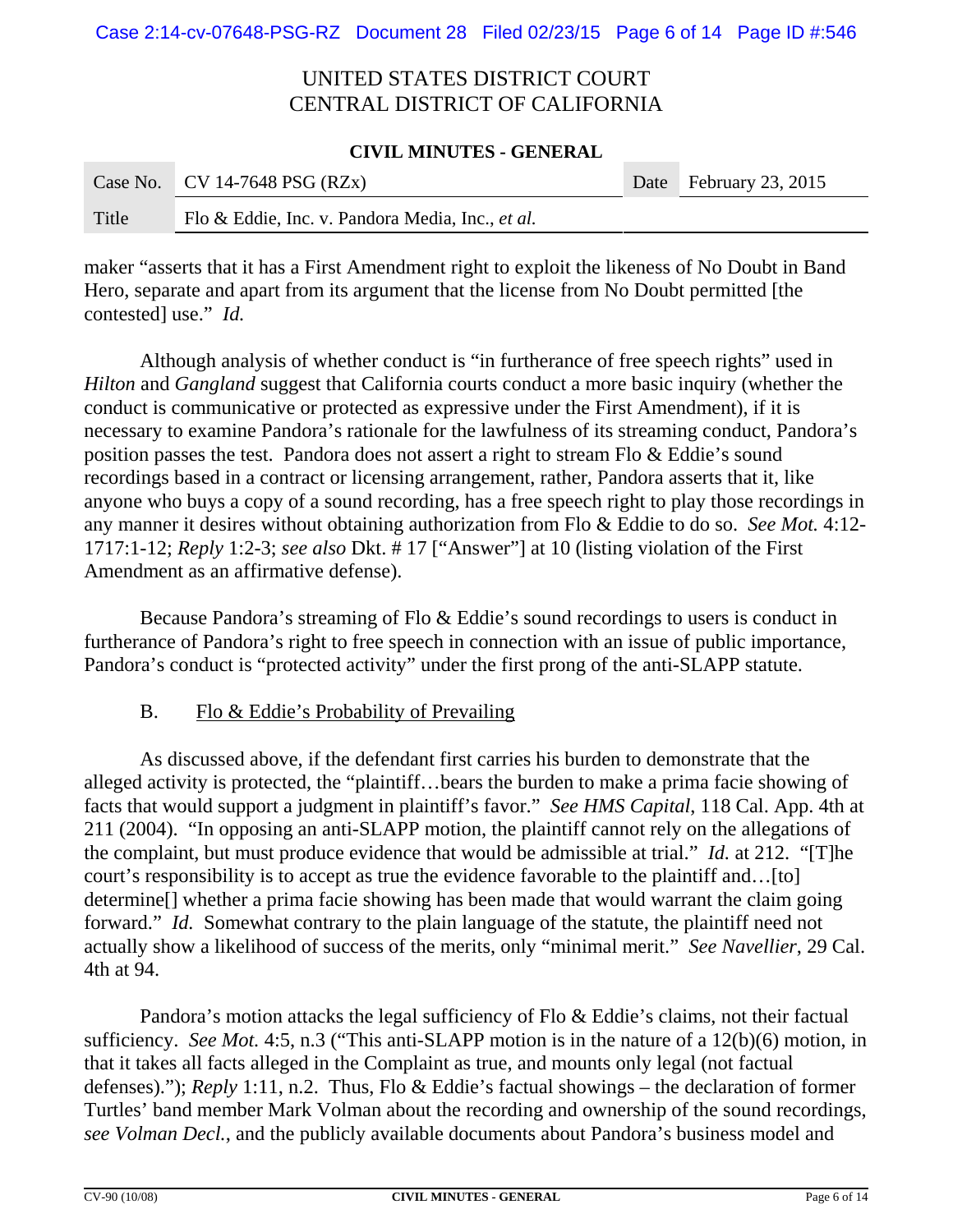#### **CIVIL MINUTES - GENERAL**

|       | Case No. CV 14-7648 PSG $(RZx)$                  | Date February 23, 2015 |
|-------|--------------------------------------------------|------------------------|
| Title | Flo & Eddie, Inc. v. Pandora Media, Inc., et al. |                        |

music offerings, *see Geller Decl.*, Ex.A-D – are adequate to support that Flo & Eddie's factual theory of the case has the requisite "minimal merit."

Pandora argues that, even if all of the facts alleged in the complaint are true, Flo  $\&$ Eddie's claims fail because its ownership of sound recordings does not include the exclusive right to publicly perform those recordings. Therefore, Pandora is not infringing on Flo & Eddie's ownership rights when it performs the sound recordings in the course of its business. Pandora recognizes that this Court recently ruled, pursuant to Cal. Civ. Code § 980(a)(2), that ownership of a pre-1972 sound recording includes the exclusive right to publicly perform the recording. *See Flo & Eddie Inc. v. Sirius XM Radio Inc.*, No. CV 13-13-5693 PSG (RZx), 2014 WL 4725382 at \*9 (C.D. Cal. Sept. 22, 2014) (the "*Sirius* Ruling"). However, based on a legal theory that was not presented to this Court in *Sirius*, Pandora argues that this Court misinterpreted § 980(a)(2) and that Flo & Eddie do not hold any rights at all in their pre-1972 recordings under that statute. If the Court agrees with Pandora's theory, it will grant the anti-SLAPP motion because Flo & Eddie have no probability of prevailing in a lawsuit premised on the violation of non-existent rights.

The Court will first provide the legal context for its analysis by reviewing the relationship between federal and state copyright law with respect to sound recording protection and providing a summary of the *Sirius* Ruling. The Court will then present and analyze Pandora's theory regarding the effect of publication on pre-1972 sound recording rights.

### *i. Federal and State Copyright Protection of Sound Recordings*

The federal Copyright Act exclusively governs rights attendant to works of authorship in many areas; however, it explicitly leaves certain segments of copyright law open to state regulation. *See generally,* 17 U.S.C. § 301 (the Copyright Act's preemption section). When Congress passed the 1976 Copyright Act, it carved out pre-1972 sound recordings as a limited area of copyright law unaffected by the new federal law and within the domain of the states: "With respect to sound recordings fixed before February 15, 1972, any rights or remedies under the common law or statutes of any state shall not be annulled or limited by this title until February 15, 2067…no sound recording fixed before February 15, 1972, shall be subject to copyright under this title[.] " *Id.* § 301(c). Accordingly, California statutory and common law presently governs the rights that attach to pre-1972 sound recordings because the Copyright Act does not apply to those earlier recordings and explicitly allows states to continue to regulate them. *Id.* Flo & Eddie's sound recordings were fixed prior to February 15, 1972 (*Volman Decl.* ¶ 3); therefore, its rights to those recordings depend solely on whatever rights California law affords to sound recording owners.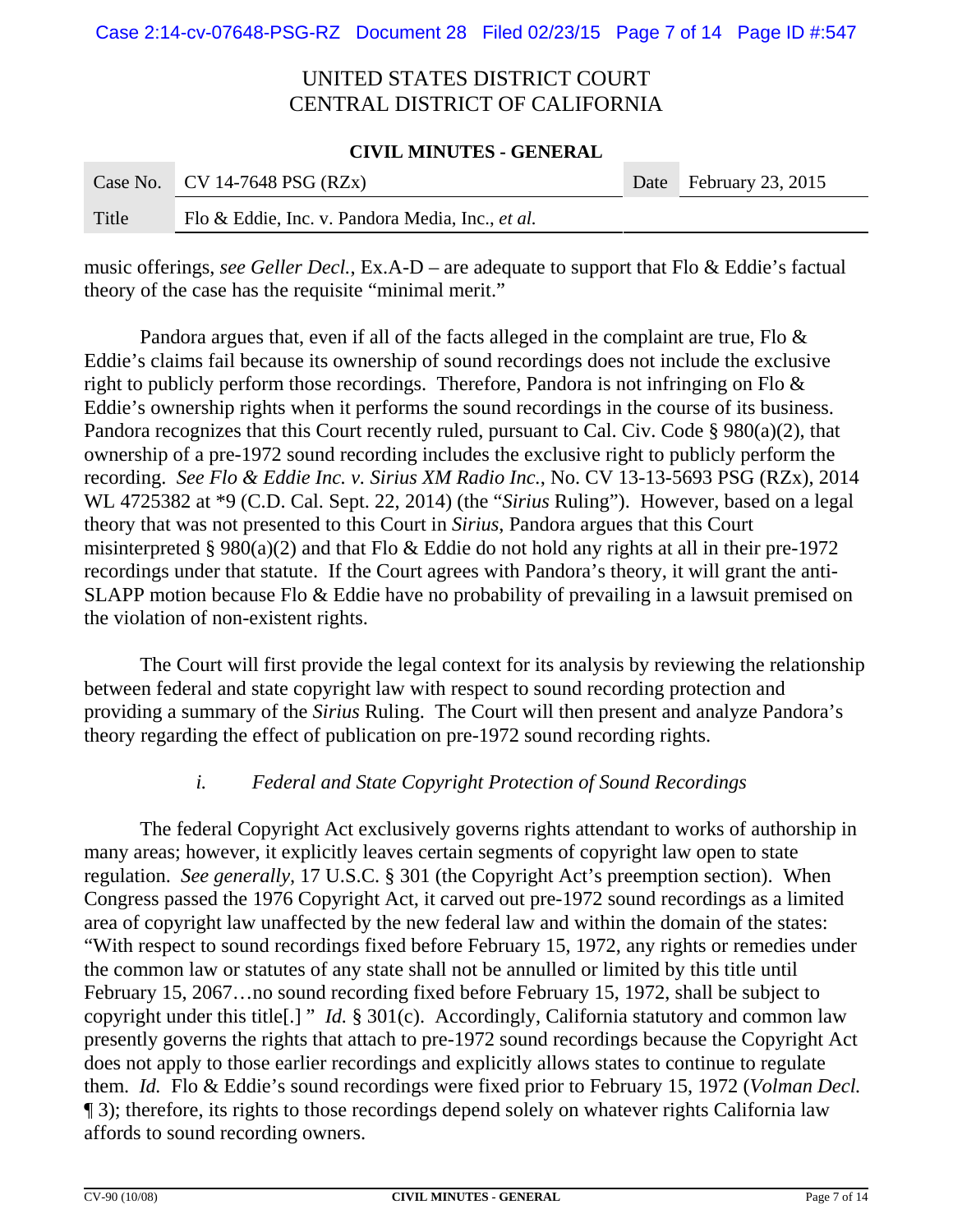#### **CIVIL MINUTES - GENERAL**

|       | Case No. CV 14-7648 PSG (RZx)                    | Date February 23, 2015 |
|-------|--------------------------------------------------|------------------------|
| Title | Flo & Eddie, Inc. v. Pandora Media, Inc., et al. |                        |

### *ii. The Sirius Ruling*

In a similar case before this Court, Flo & Eddie moved for summary judgment as to liability against Sirius XM Radio Inc. asserting the same four claims at issue in this case. *See Sirius*, 2014 WL 4725382 at \*2; Dkt. # 1. This Court granted summary judgment, finding liability on each cause of action, because Sirius broadcasted Flo & Eddie's sound recordings over the internet in violation of Flo & Eddie's exclusive right to publicly perform those recordings. *Sirius*, 2014 WL 4725382 at \*9, \*11.

In that order, the Court interpreted the plain language of  $\S 980(a)(2)$ , a 1982 codification of pre-1972 sound recording ownership rights, as inclusive of the exclusive right to publicly perform a recording. *See id.* at \*4-5. It is necessary to restate the Court's reasoning in reaching that conclusion for the purposes of this motion because Pandora argues that consideration of law that pre-dates the 1982 version of § 980(a)(2) reveals that the legislature only intended to protect sound recording rights in a very limited way. The Court will determine whether Pandora's arguments undercut the logic supporting the Court's interpretation of the statute.

Section 980(a)(2) provides:

The author of an original work of authorship consisting of a sound recording initially fixed prior to February 15, 1972, has an exclusive ownership therein until February 15, 2047, as against all persons except one who independently makes or duplicates another sound recording that does not directly or indirectly recapture the actual sounds fixed in such prior recording, but consists entirely of an independent fixation of other sounds, even though such sounds imitate or simulate the sounds contained in the prior sound recording.

Cal. Civ. Code § 980(a)(2). The Court's analysis in *Sirius* turned on the plain meaning of "exclusive ownership" and the rule of construction that when exceptions are listed, they are exhaustive. *Id.* ("[B]y finding it necessary to specify an excepted right to ownership in a sound recording, the legislature conveyed that limitations on ownership did not live within the concept itself, rather they required elucidation."). Further, the Court determined that interpreting the statute as inclusive of a public performance right did not conflict with California common law in 1982 (when the legislature passed  $\S 980(a)(2)$ ) because no court applying California law had ever excluded public performance rights from sound recording ownership. *Id.* at \*6.

Although the Court did not consider it necessary to its holding to look beyond the text of the statute, it nonetheless did so to bolster its reading of § 980(a)(2). *Id.* at \*6-7. The legislative history of § 980(a)(2) and comparison to the 1976 Copyright Act's treatment of sound recordings further suggested that the legislature intended to include all ownership rights that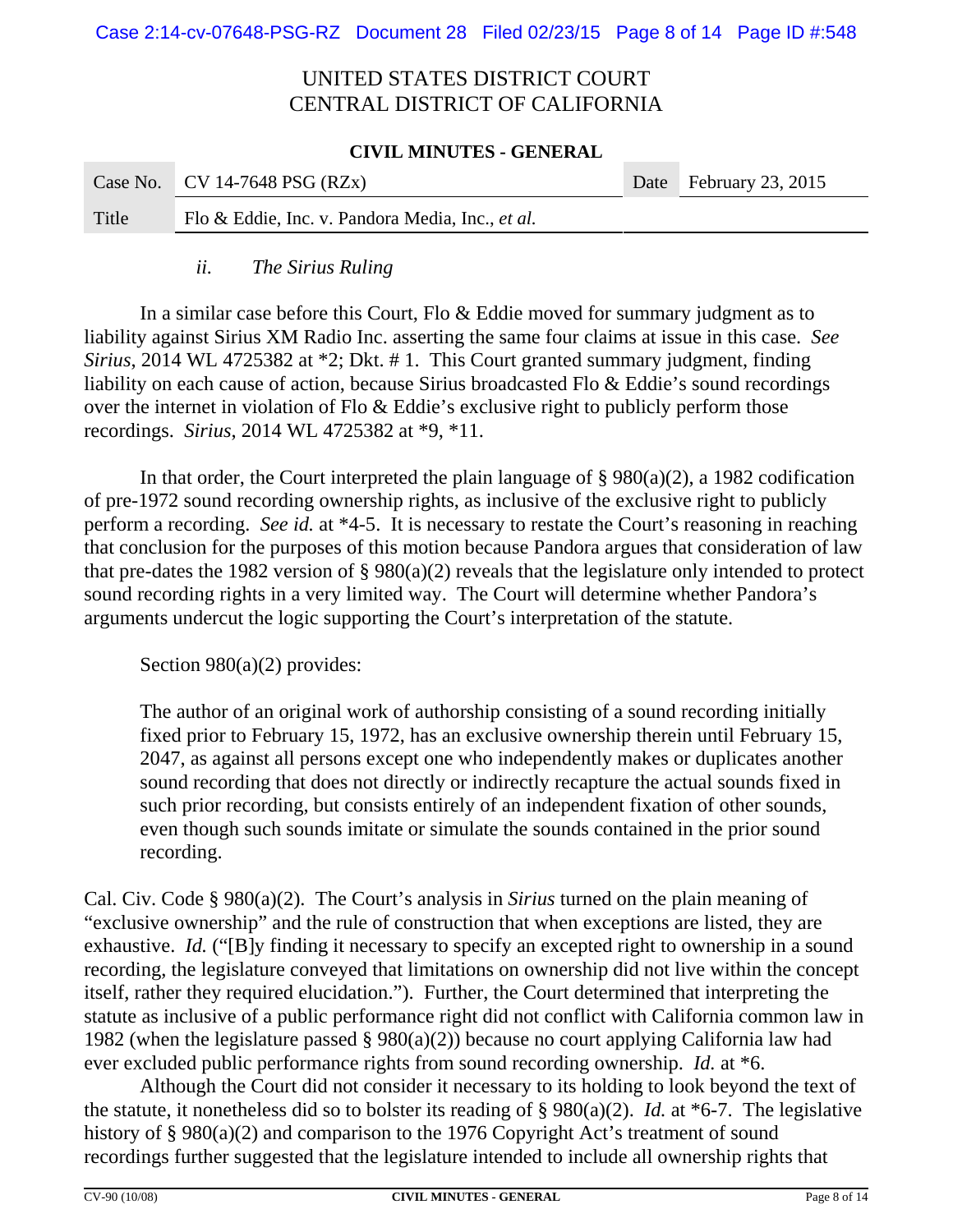#### **CIVIL MINUTES - GENERAL**

|       | Case No.   CV 14-7648 PSG (RZx)                  | Date February 23, 2015 |
|-------|--------------------------------------------------|------------------------|
| Title | Flo & Eddie, Inc. v. Pandora Media, Inc., et al. |                        |

could attach to intellectual property, including the right of public performance, excepting only the limited right to make "covers" expressly stated in  $\S 980(a)(2)$ . In response to Congress' preemption of the majority of state copyright law in the 1976 Act, the legislature drafted § 980(a)(1-2) to exclude subject matter that Congress had chosen to regulate ("works of authorship fixed in a tangible medium of expression" and sound recordings fixed after February 15, 1972). *Id.* at \*6 (*comparing* 17 U.S.C. § 301(a), (c) *with* Cal. Civ. Code § 980(a)(1-2)). As the California legislature evidently considered the 1976 Copyright Act when drafting § 980(a)(2) (because the Act was the impetus for  $\S 980(a)(2)$ ), the California law's departures from the federal law are particularly instructive of the legislature's intent. In contrast to the two statutes' alignment on the "covers" exception, the Copyright Act expressly excludes the right of performance from sound recording ownership rights, and § 980(a)(2) does not. *See id.* at \*7 (citing 17 U.S.C. § 114(a-b)).

Based on this analysis, the Court concluded that copyright ownership of a sound recording under § 980(a)(2) includes the exclusive right to publicly perform that recording.

### *iii. Pandora's Publication Theory*

Pandora's ultimate contention is that the exclusive ownership rights described in §  $980(a)(2)$  do not apply to Flo & Eddie's sound recordings because those recordings were "published" when they were sold to the public in the 1960s. *See Mot.* 18:22-24. The argument is not specific to the public performance right primarily at issue in this litigation. Pandora argues that, historically, California's copyright law protected unpublished rights only, and the legislature did not intend to resurrect previously extinguished rights in published sound recordings when it passed § 980(a)(2) in 1982. *Id.* 10:6-11:18, 13:22-15:20; *Reply* 2:12-3:9, 11:14-21.

To reach this conclusion, Pandora begins with analysis of the codified versions of California copyright law in effect when The Turtles were recording and selling their sound recordings. *See Mot.* 10:6-13:21. The two relevant statutes are former Cal. Civ. Code §§ 980 and 983. From 1947 to 1982, § 980 read:

The author or proprietor of any composition in letters or art has an exclusive ownership in the representation or expression thereof as against all persons except one who originally and independently creates the same or a similar composition.

And the relevant portion of § 983 read: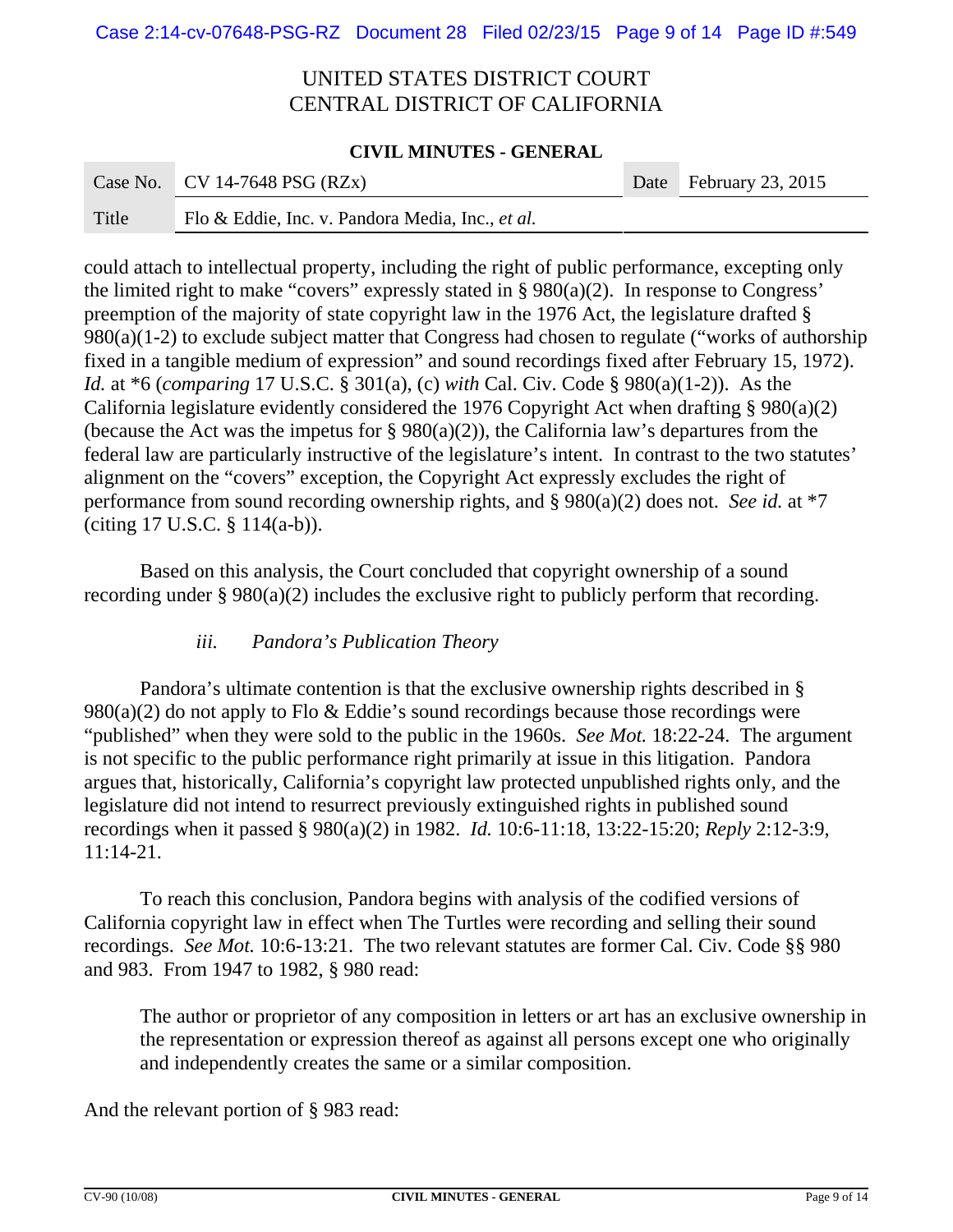#### **CIVIL MINUTES - GENERAL**

|       | Case No.   CV 14-7648 PSG (RZx)                  | Date February 23, 2015 |
|-------|--------------------------------------------------|------------------------|
| Title | Flo & Eddie, Inc. v. Pandora Media, Inc., et al. |                        |

If the owner of a composition in letters or art *publishes it* the same may be used in any manner by any person, without responsibility to the owner insofar as the law of this State is concerned.

Cal. Stats. 1947, c. 1107, p. 2546, § 1; Cal. Stats. 1949, c. 921, p. 1686, § 1 (emphasis added). By the terms of this statutory scheme, an owner of a composition in letters or art only retained exclusive ownership in that composition until he or she *published* it. After publication, the owner's rights in the work were no longer protected under § 980.

Both Pandora and Flo & Eddie agree that the former California statute treated "publication" as a critical event because that was the point when works became eligible for federal copyright protection. *See Mot.* 2:12-15, 10:7-11:18; *Opp.* 13:13-18, 15:3-12. In Pandora's words, California enacted its statutes to address the "void," the lack of federal protection, for unpublished works. *Mot.* 10:7-11:18. Prior to publication, California's copyright statute protected all "compositions in letters or art" regardless of whether the works were covered by federal copyright law. After publication, that state protection expired. For federallyeligible works, expiration of state coverage was not a problem because that was the point when federal coverage began. However, these statutory schemas left another void – post-publication protection of works that were not eligible for federal coverage. Accordingly to Pandora, California law did not fill this second void. *See id.* 11:19-25.

Sound recordings were not afforded federal protection until the 1976 Copyright Act. Thus, Pandora explains that when The Turtles sold their recordings to the public in the 1960s, their California copyright protection expired and these sound recordings dropped into the public domain. *Id.* 18:22-24. Pandora does not limit its argument to public performance rights. When The Turtles placed an album on a music store shelf in the 1960s, the public could freely copy, distribute, and perform those sound recordings, so far as California copyright law was concerned.

The final piece of Pandora's argument attempts to reconcile this statutory landscape – where sound recordings in California had no rights at all after first sale – with the legislature's passage of § 980(a)(2) in 1982. This new statute contained sweeping language about exclusive ownership of sound recordings, but legislative materials indicated that the legislature viewed this provision as simply maintaining rights that already existed. *See Mot.*, Ex. A [Leg. Assemb. B. 3483, 1981-82 Reg. Sess. (Cal. 1982) ("1982 Leg. Hist.")] at 14. Pandora reasons that because California only protected pre-publication sound recording rights before § 980(a)(2), and the legislature wanted to maintain (rather than expand) protection for sound recordings, § 980(a)(2) only protects "exclusive ownership" in pre-1972 sound recordings that have never been published.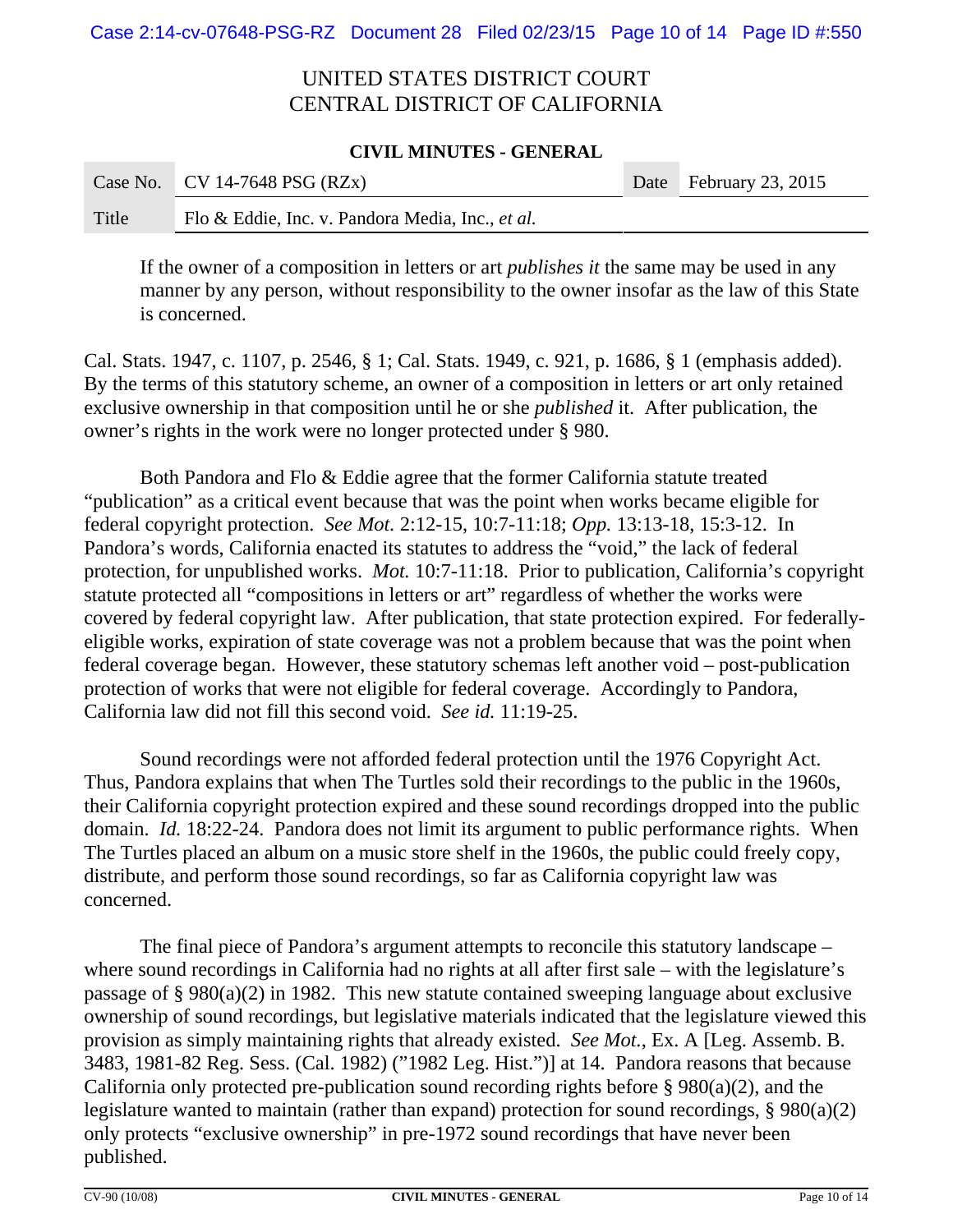#### **CIVIL MINUTES - GENERAL**

|       | Case No.   CV 14-7648 PSG (RZx)                  | Date February 23, 2015 |
|-------|--------------------------------------------------|------------------------|
| Title | Flo & Eddie, Inc. v. Pandora Media, Inc., et al. |                        |

Although this Court did not rely on legislative history to reach its conclusion in the *Sirius* Ruling, it did determine that that history supported its textual interpretation. *See Sirius*, 2014 WL 4725381 at  $*6$ -7. Thus, the Court will again consider whether its interpretation of the statutory language is consistent with other indicators of legislative intent.

Pandora's theory results in an impotent law that protects only the tiniest class of sound recordings. Section 980(a)(2) addressed ownership rights in sound recordings that were recorded prior to February 15, 1972, at least a decade before the passage of the law. Under Pandora's interpretation, the legislature's broadly phrased codification of "exclusive ownership rights…as against all persons" was only intended to protect decade-old sound recordings that were never sold to the public or played on the radio. These are sound recordings that the public has never heard. Pandora brainstorms one example of an item in this niche class – recordings of never-released historic live music performances. *See Mot.* 21:1-6.

Pandora is wrong about the intent of the legislature. "[W]ell-accepted rules of statutory construction caution…that 'statutory interpretations which would produce absurd results are to be avoided.'" *Ariz. State Bd. for Charter Schools v. U.S. Dept. of Educ.*, 464 F.3d 1003, 1008 (9th Cir. 2006) (citing *Ma v. Ashcroft*, 361 F.3d 553, 558 (9th Cir. 2004)). It would have been strange for the legislature to use such expansive language to cast a law of exceedingly limited scope. Pandora's theory of interpretation is also contradicted by case law from the 1960s, 1970s, and 1980s in which courts applying California law recognize an owner's property interest in its sound recordings after those recordings have been released to the public. *See Capital Records, Inc. v. Erickson*, 2 Cal. App. 3d 526 (1969); *A&M Records, Inc. v. Heilman*, 75 Cal. App. 3d 554 (1984); *Lone Ranger Television, Inc. v. Program Radio Corp.*, 740 F.2d 718 (9th Cir. 1984).

 Re-tracing Pandora's logic, Pandora ignores a major concept that explains the error in Pandora's overly limited interpretation of sound recording rights in California.

### *iv. Sound Recordings Rights Under California Law*

Pandora's misstep is that it ignores the California common law's role in maintaining property rights.

Flo & Eddie attempt to explain away the publication issue with three different arguments: (1) § 983(a) was repealed, so it is irrelevant; (2) § 983(a) never applied to sound recordings; and (3) selling records and playing them on the radio never "published" sound recordings under § 983(a). *See Opp.* 8:15-9:11.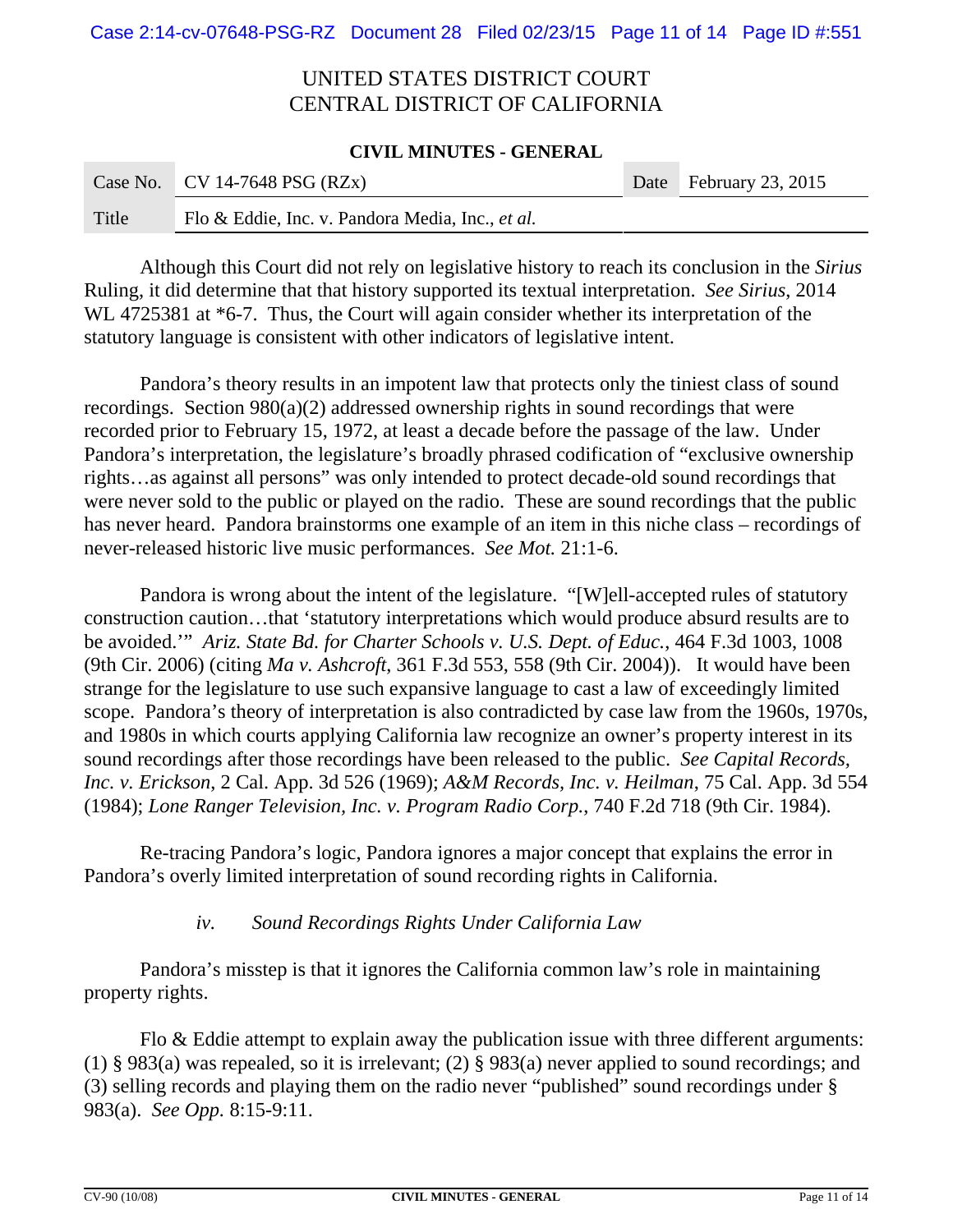#### **CIVIL MINUTES - GENERAL**

|       | Case No.   CV 14-7648 PSG (RZx)                  | Date February 23, 2015 |
|-------|--------------------------------------------------|------------------------|
| Title | Flo & Eddie, Inc. v. Pandora Media, Inc., et al. |                        |

In 1982, when amending California's copyright statute in light of the revisions to the 1976 Copyright Act, the legislature repealed § 983(a). *See 1982 Leg. Hist.* at 5. Instead of protecting works once they were "published," the new version of the federal law protected works that were "fixed in a tangible medium of expression." 17 U.S.C. § 301(a). Accordingly, the legislature repealed the preemption-avoiding § 983(a) regarding publication and drafted § 980(a)(1-2) to catch the new sliver of works that was not eligible for federal copyright protection – works that were not fixed in a tangible medium of expression and pre-1972 sound recordings. *See* Cal. Civ. Code § 980(a)(1-2). But Pandora does not claim that § 983(a) has implicitly survived its repeal and applies to current conduct. *See Reply* 8:9-10. Rather, Pandora reasons that because the legislature indicated that it wanted  $\S 980(a)(2)$  to "maintain" rights for sound recordings, the state of the law prior to 1982 is significant. *See id.* 2:12-3:9, 7:9-15, 8:11-15. This logic is sound. *See, e.g., In re Simoni's Estate*, 220 Cal. App. 2d 339, 341 (1963) ("An important consideration in determining the intention of the Legislature in enacting the new section is the state of the law as it existed prior to the enactment.").

Flo & Eddie's second two arguments – aimed at explaining that California law prior to 1982 did protect sound recordings rights after first sale or performance – are arguments in the alternative. Flo & Eddie argue that either (1) § 983(a) never applied to sound recordings or (2) it applied, but record sales and radio play did not "publish" the recordings. *Opp.* 12:14-22:26. Although Flo & Eddie's reasoning on these points is compelling, Pandora points out that the Ninth Circuit appears to reject both arguments in *Lone Ranger*. *See Reply* 9:3-10:15 (citing Lone Ranger, 740 F.2d 718).<sup>3</sup> However, even accepting *Lone Ranger*'s holdings on these two points, that court does not conclude that due to its application of § 983(a), published sound recordings dropped into the public domain and could be used as people pleased. Rather, it reveals that, historically, California recognized and protected property rights in sound recordings not only through its copyright statutes (§§980, 983(a)), but also through common law property concepts. *See Lone Ranger*, 740 F.2d at 725-26; *see also Opp.* 16:23-17:7.

Accordingly, although the Ninth Circuit (1) applied §§ 980 and 983(a) to plaintiff's sound recordings and (2) found that sale to the public and radio play "published" the recordings so as to divest plaintiff's ownership rights under § 983(a), the court maintained that plaintiff had "an intangible property interest in the performances on tape from the time of their recording" and found defendant liable for conversion. *Id.* In recognizing and maintaining this property interest in sound recordings, the Ninth Circuit relied on *Capital Records* and *A&M Records*, which similarly identified and protected owners' rights in sound recordings without regard for a "publication" distinction. *See id.* at 725; *Capital Records*, 2 Cal. App. 3d at 538 (describing the misappropriated property as the "performances embodied on the records"); *A&M Records*, 75

 $3$  Although Lone Ranger was decided in 1984, it analyzes the sound recording rights landscape in California prior to the 1982 statutory amendments. *Lone Ranger*, 740 F.2d at 725. **CV-90 (10/08) CIVIL MINUTES - GENERAL** Page 12 of 14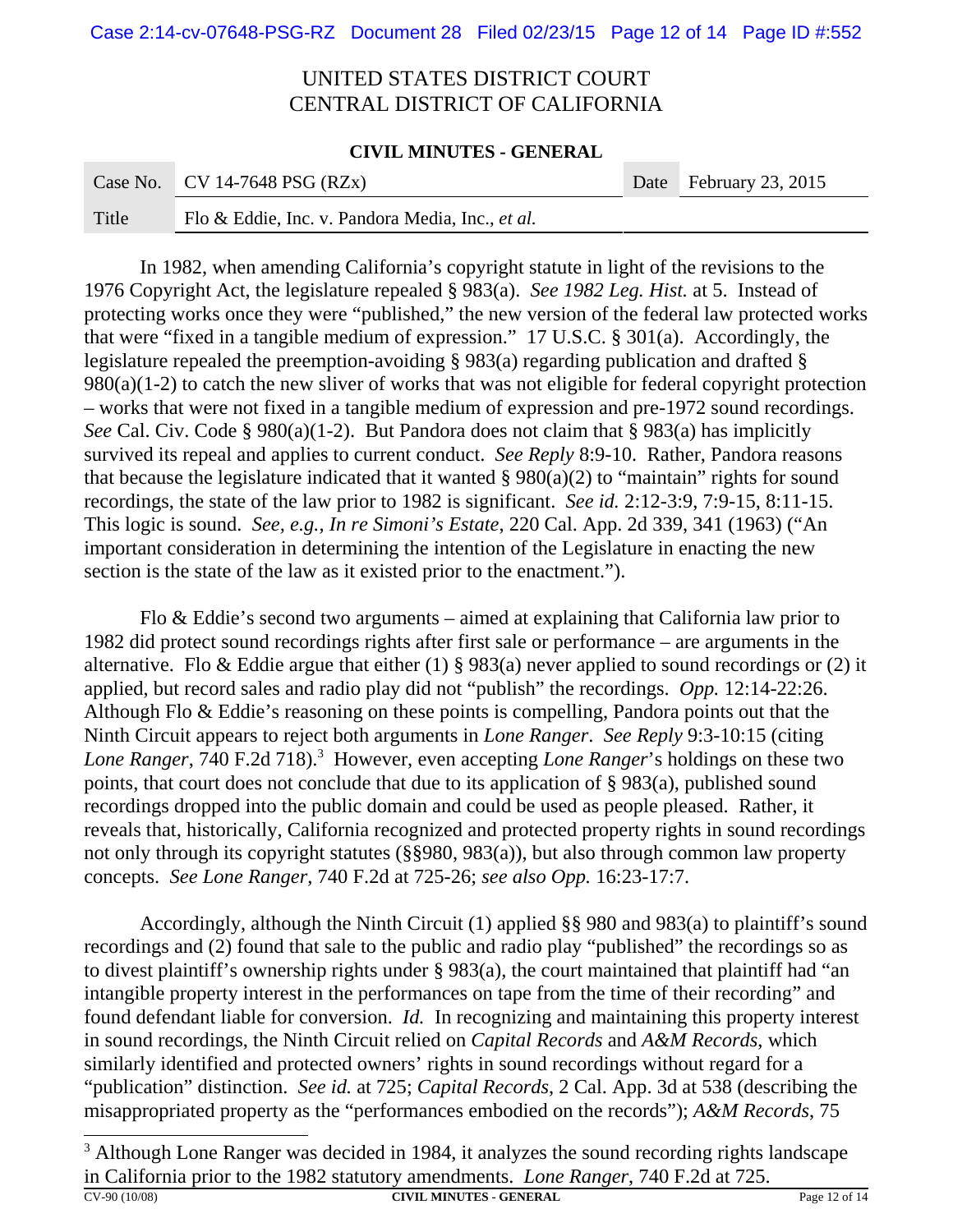#### **CIVIL MINUTES - GENERAL**

|       | Case No. CV 14-7648 PSG $(RZx)$                  | Date February 23, 2015 |
|-------|--------------------------------------------------|------------------------|
| Title | Flo & Eddie, Inc. v. Pandora Media, Inc., et al. |                        |

Cal. App. 3d at 564 (finding defendant liable for duplicating sound recording performances "owned by A&M Records" without authorization).

The case law indicates that sound recordings never dropped into the public domain so that people could freely exploit them. Regardless of whether §§ 980 and 983(a) applied to sound recordings, and regardless of whether sale of recordings "published" them, California still protected these recordings post-publication through the common law. *See Lone Ranger*, 740 F.2d at 726 (explaining that plaintiff could still make property-based claims regarding sound recording ownership, even if the protections of §§ 980 and 983(a) were no longer available).

This jurisprudence was the existing landscape for sound recordings rights in California when the legislature passed § 980(a)(2) in 1982, not a free-for-all where exploitation of sound recordings after first sale was the accepted status quo. California law had protected property rights in sound recordings through both statutory and common law. When the plaintiff in *Lone Ranger* could not exercise his statutory rights because the court found that he had published the recordings, his rights were not extinguished; rather, they were maintained through common law property doctrines. *Id.* In 1982, the legislature provided that authors of pre-1972 sound recordings have "exclusive ownership" in their recordings (save one exception) until 2047 and abolished § 983(a)'s "publication" limitation.<sup>4</sup> The "publication" repeal was a non-event because sound recording owners already enjoyed post-publication protection in California. Contrary to Pandora's argument, this broadly protective statutory scheme is consistent with a legislative intent to maintain rights and remedies in pre-1972 sound recordings.

The Court rejects Pandora's contention that the legislature did not intend the expansivelyphrased protections of  $\S 980(a)(2)$  to apply to pre-1972 sound recordings that had been previously released to the public. That law would cover practically nothing. Flo & Eddie's sound recording rights are protected under  $\S 980(a)(2)$ . As Pandora recognizes, this Court has interpreted § 980(a)(2) as inclusive of the right to publicly perform sound recordings. *See Mot.* 21:16-23:1 (citing *Sirius*, 2014 WL 4725381 at \*9). Accordingly, as required by the second prong of the anti-SLAPP analysis, Flo & Eddie has demonstrated the legal sufficiency of its § 980(a)(2) claim. This statutory violation also supports the UCL claim. Lastly, because the Court concludes that Flo & Eddie has property rights in its sound recordings that are violated

<sup>&</sup>lt;sup>4</sup> The original version of 17 U.S.C. § 301(c) stated that pre-1972 sound recording rights would not be annulled or limited by the Copyright Act until 2047. Pub. L. 94-553, Title I, § 101, Oct. 19, 1976, 90 Stat. 2572. That date has since been extended to 2067, but the California statute has not tracked the change. *See* Pub. L. 105-298, Title I, § 102(a), Oct. 27, 1998, 112 Stat. 2827; 17 U.S.C. § 301(c).